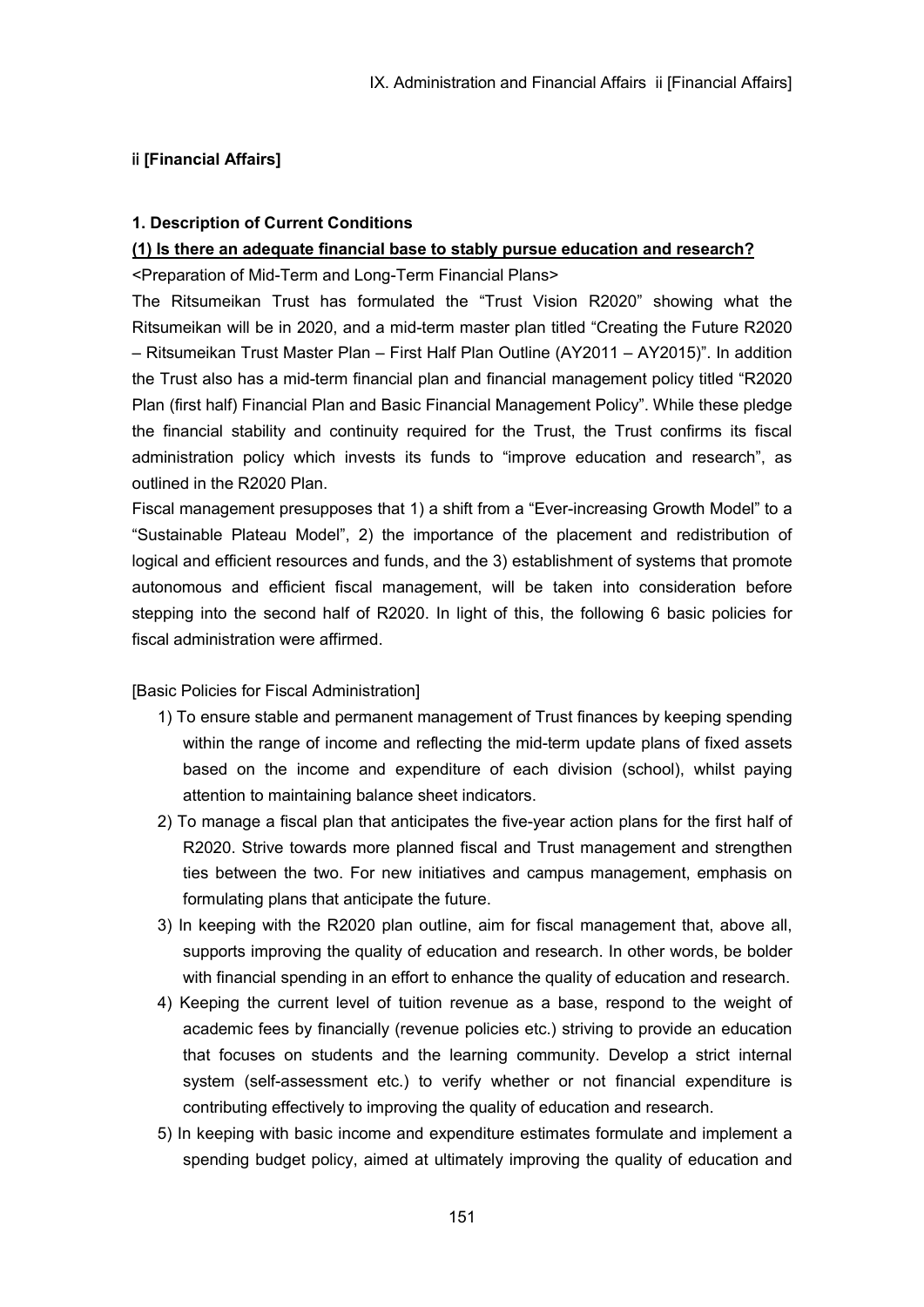research, that stipulates specific campus development plans, faculty and staff organization plans and equipment and property expenditure plans.

6) With the aim of improving the quality of research and education after the second half of R2020, in light of keeping the current level of tuition revenue as a base, make policies to 1) increase non-tuition revenue income and 2) streamline and reduce expenditure in administration the two main fiscal points of the first half of R2020.

While fiscal management should be politically implemented using the collective strengths of the entire Trust, fiscal autonomy for each school is important from the perspective of a school and/or university management that maintains fiscal discipline. It was determined that fiscal management and the concept of fiscal autonomy for each school/university will continue to follow the above "Basic Policies for Fiscal Administration". APU, in addition to putting aside a set amount of special assets for provision to provide for the upgrading and replacement of facilities and equipment every year, strives to maintain student numbers and create a university with a vision towards 2020.

In line with this thinking, and after estimating a basic budget, it was confirmed that two additional financial issues are 1) policies to increase non-tuition revenue income (policies for donations and managing funds), and 2) administration streamlining and cost-cutting policies. A financial review (income and expenditure) for the "APU Division" is carried out every year in line with the above Trust-wide Basic Policies for Fiscal Administration and any issues identified are reflected on in annual Action Plans and budget revisions.

<Receiving Status of Grant-in-Aid, Commissioned Research Funding and Other External Funding>

As stated above, strengthening non-tuition revenue income is one of our main financial concerns and APU is actively examining ways in which the university can bring in more money.

APU receives approximately 800 million yen in subsidy for current expenditures to private institution of higher education every year. However, because there hasn't been an increase in the national fiscal budget for private schools, this figure remains unchanged. However, we have been able to actively carry out university reforms using the financial assistance scheme the Ministry of Education implements for the support of university reform via means of national private universities. In addition to being selected for the "2011 Re-Inventing Japan Project", APU was also selected for MEXT's "Project for the Promotion of Global Human Resources" in AY2012, bringing in a total of over 200 million yen each year.

Regarding the Grant-in-Aid for scientific research in AY2012, 35 applications were made (decreased by 4 from the previous year), with 8 cases being newly adopted and 16 remaining unchanged for total revenue of 32 million yen (Document 9(2)-1). As far as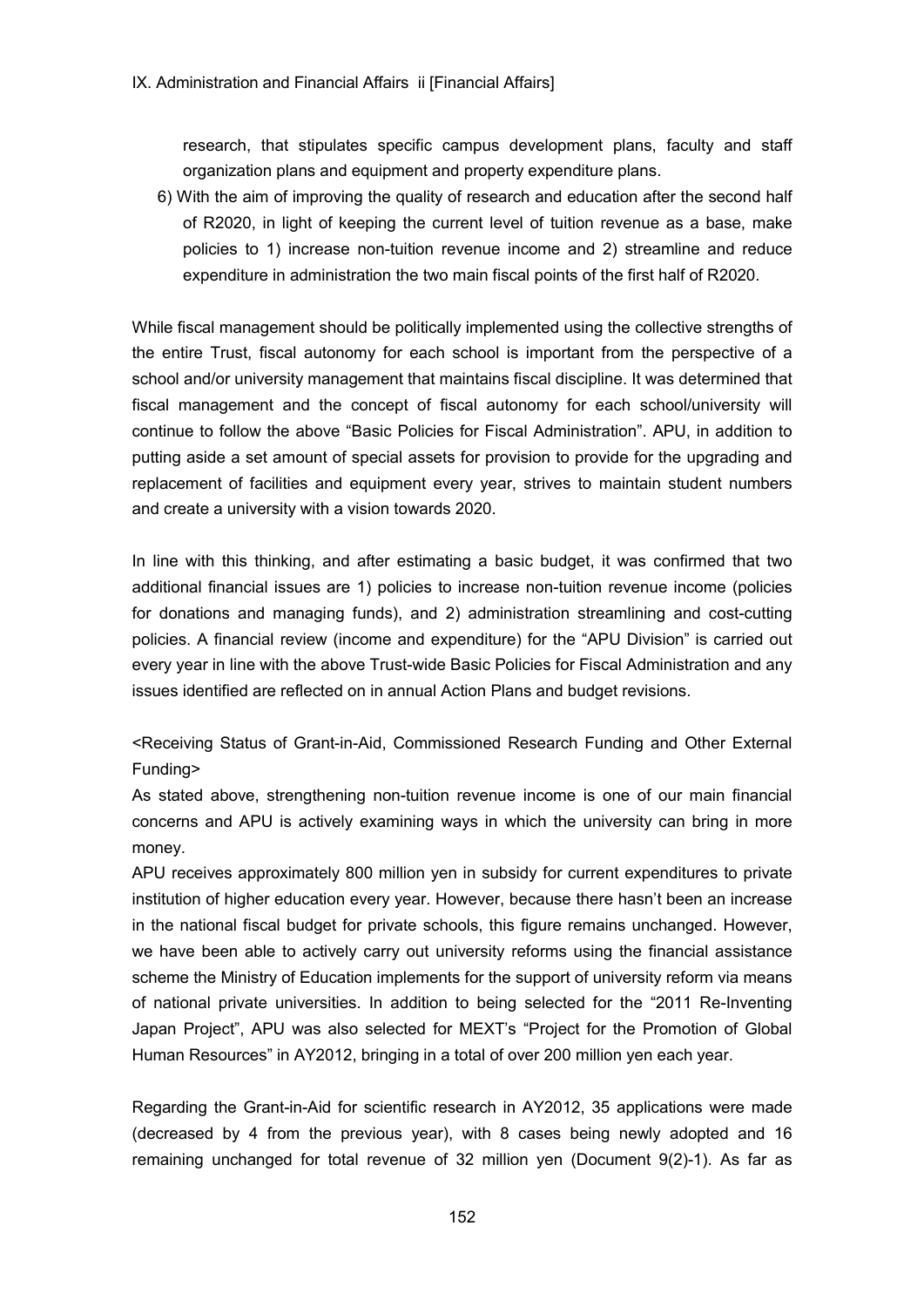external funding is concerned, in AY2010 we received, amongst others, a total of 25 million yen from O-RID Co., Ltd, as commissioned research funding over five years (Document 9(2)-2), and 2 million yen in 2011 from the Japan Management Association (Document 9(2)-3).

In addition, APU is actively developing and bringing in trainees (non-degree students) for its Global Competency Enhancement Program (GCEP), a program that utilizes our unique and diverse campus environment. In AY2012 we welcomed 14 trainees from 5 companies, bringing in a total of 11 million yen in external funding.

<Adequacy of Balance Sheet Ratio and Consumption Ratio between Income and Expenditure >

The state of the Trust's management is reflected in the Basic University Data, Chart 6 "Consumption Ratio between Income and Expenditure". The effect of the R2020 Planbased campus re-developments and improvements to faculty and staff structures was a slight drop in ratio between income and expenditure, with it now hovering between 99% and 102%. Compared to the national average (figures from the "Heisei 24 Fiscal Analysis of Private Universities" by The Promotion and Mutual Aid Corporation for Private Schools of Japan) the Trust has a slightly lower personnel expenditure ratio, sitting at 51.3 % (all Trust figures from the AY2011 financial statement) compared to the national average of 54.0%. At 36.8% the Trust's academic research expenses ratio was higher than the national average of 30.9%. Looking just at figures for APU, and not the entire Trust, we see that APU's personnel expenditure ratio is even lower at 39.7%, but our academic research expenses ratio is comparatively higher at 45.2%, due to the large numbers of international students on tuition reduction scholarships.

In revenue, the Trust has a student income ratio of 74.5%, pretty much in line with the national average of 72.7%, while APU's sits slightly higher at 78.4% (chart 7 in the Basic University Data). Revenue from student income is the backbone of private schools' funding and maintaining a consistent income flow is paramount in forming a financial base that promotes Trust development and educational reform. We face the challenge of diversifying the ways in which we can gain income externally, from donations and other non-student tuition sources.

The Trust's financial situation is outlined in Basic University Data, Chart 8, "Balance Sheet Ratios". In terms of assets, the Trust's percentage of fixed assets is 92.1%, a lot higher than the national average of 87.0%. This is because in addition to implementing improvements and developments of facilities as part of academic and other Trust-wide developments, progress has been made in creating a stock of the funds (special assets for provision - fixed assets) necessary to preserve a stable and permanent education and research environment. While this has led to a low current assets ratio of 7.9%, our current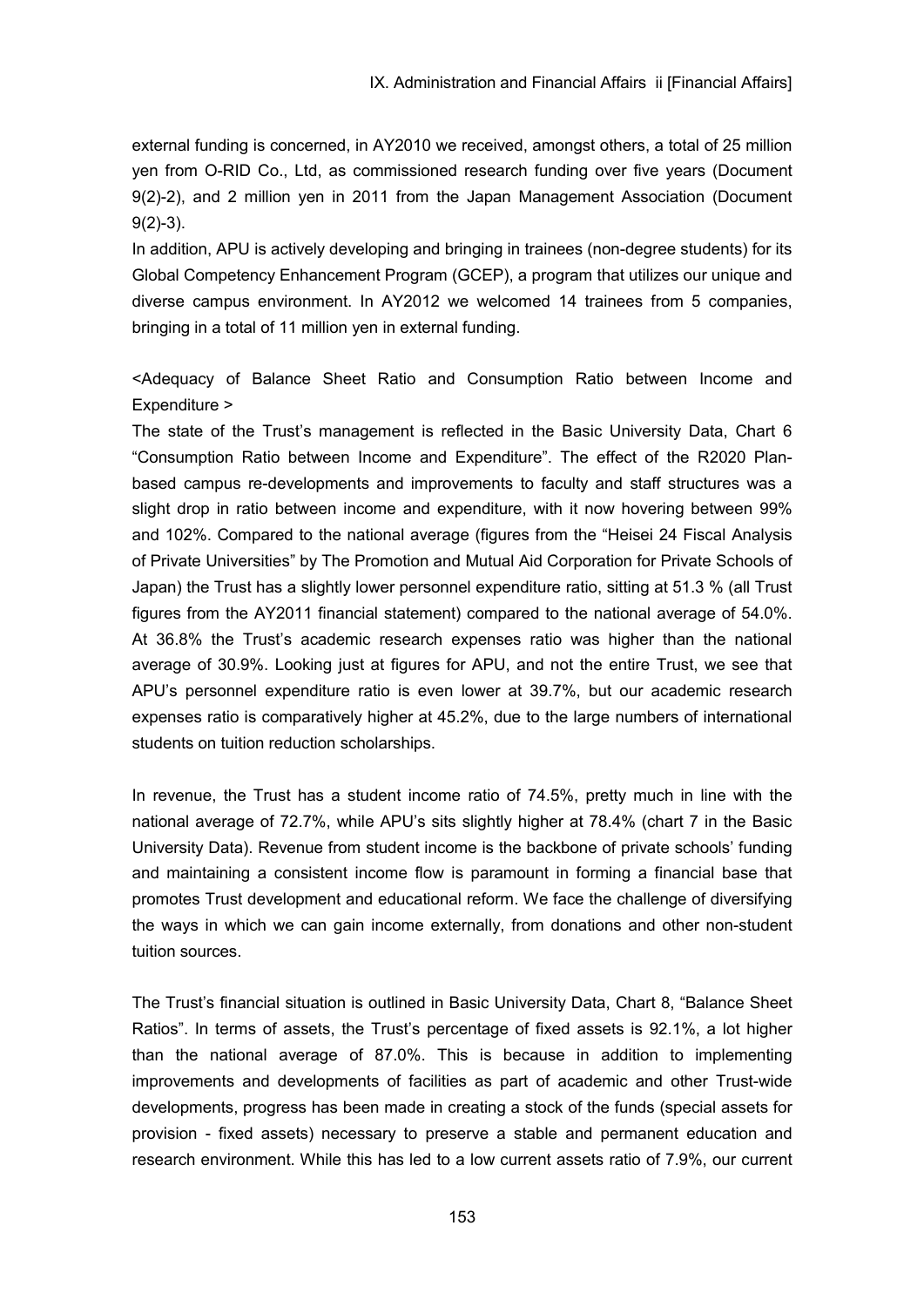ratio and rate of previous holding show there is definitely enough liquidity of assets to meet debts. Composite ratios for collective assets show a total debt ratio lower than the national average of 13.1%, with ours decreasing further from 11.3% in AY2008 to 10.3% in AY2011. This has led to a rising trend in the Trust's ratio of private funds, from 88.7% in AY2008 to 89.7% in AY2011. Consumption Income and Expenditure has exceeding spending since AY2010, and because this was after taking out capital funds (endowment), the Trust can be commended for having the necessary private funds and maintaining a sound financial base.

## **(2) Are we making and enforcing the budget adequately?**

<Adequate Budget-Making and Clarification of Enforcement Rules>

The financial structures of the Trust are inelastic and the large portion of revenue coming from student income and subsidies means that asset sources are highly public and it is difficult to increase revenues to counter increased expenditure. A mid-term financial plan that backs-up the Trust and Academic Creation Plan, as well as a budget that allows for adequate management and running of the university, both play vital roles in maintaining the healthy financial administration required to develop stable and permanent education and research endeavors.

At APU, as we strive towards firmly establishing the PDCA Cycle, the Project Planning Committee, which was established under the Executive Board of Trustees, presents the basic project ideas for each year based on the action plans. It also formulates a general overview, including progress reports on the plans for each organization (schools, graduate schools, affiliated schools and administrative organizations), as well as formulates related budget structure policies and draft budgets.

The budget for each year is formulated using the following steps:

- [1] Presentation of basic thoughts
- [2] Hearing of the following year's action plan for each division (Division of Financial Affairs and APU University Administration and Student Services for the APU Division)
- [3] Presentation of "Division Budget Proportion" based on hearing outcome.
- [4] Finalize budget structure policies that reflect the demands of each Division.
- [5] Formulate draft budget after refining revenue budget and assessing demands.
- [6] Budget confirmation by Board of Trustees and Ritsumeikan Trust Council

The APU Division formulates a division-wide income and expenditure estimate, and subsequent budget plan, based on estimates of student numbers (tuition revenue) and the following year's action plan. Then budget for APU Division ("Division Budget Proportion) is proposed. In line with the above steps, the budget is then refined and confirmed by the Board of Trustees and Ritsumeikan Trust Council.

An accounting and management system is used to manage and execute the budget on a daily basis. The system, which approves budget execution in line with the Ritsumeikan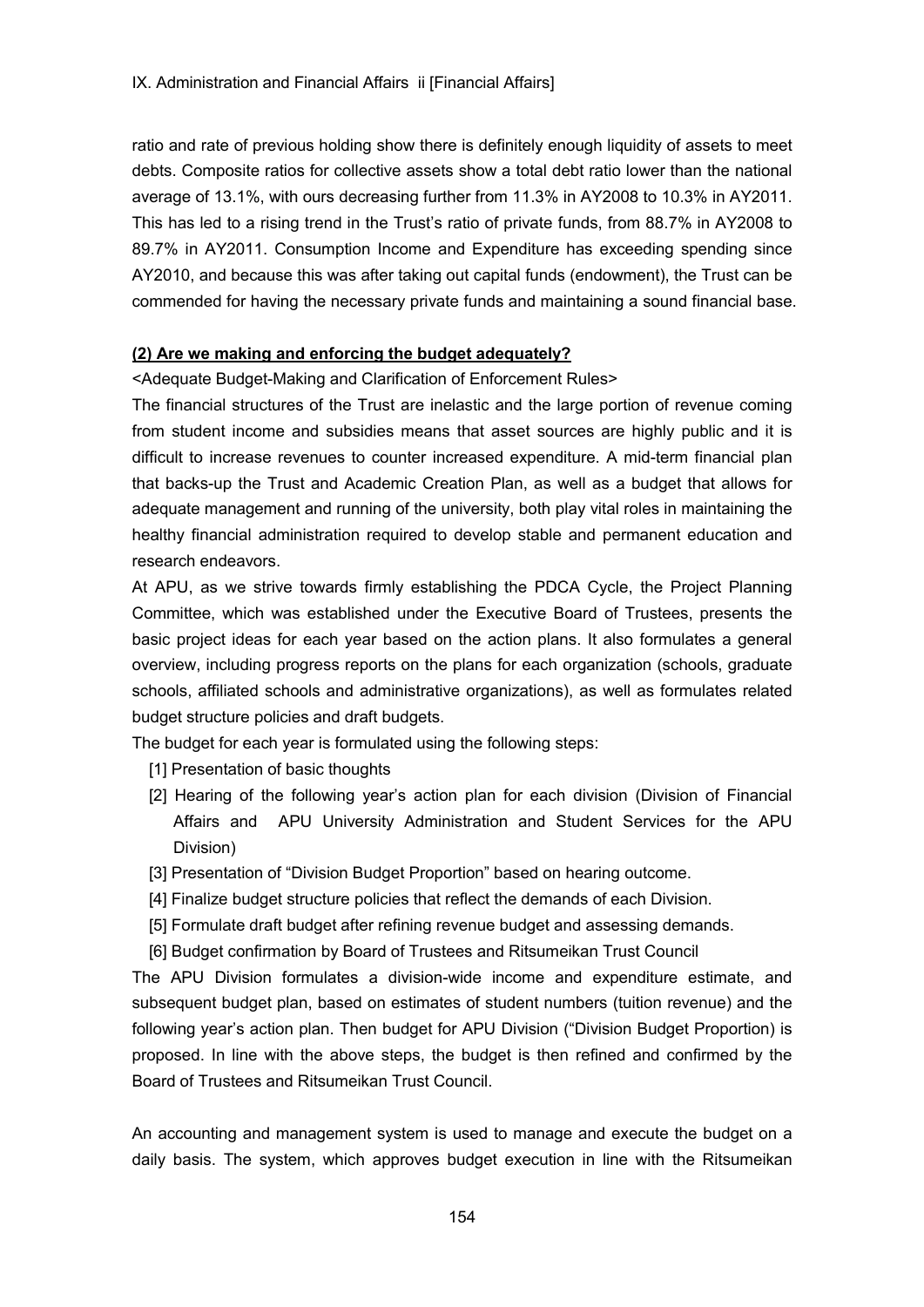Trust Regulations for Accounting Operations and Decision-Making, prevents data entry mistakes and execution of a budget that exceeds the distributed budget, also has a search function to look up budget balances and details of how it is being spent, leading to an overall more stringent and efficient budget management.

# <Internal Audits of Account Settlement>

In an increasingly harsh environment for Private University management, financial auditing has become an even more important factor in ensuring a healthy management and financial situation. APU carries out internal audits in accordance with the internal auditing regulations, an accounting audit by an auditing firm, as stipulated in Article 14, Paragraph 3 of the Private Educational Institution Promotion Subsidy Act, and an audit by an auditorsecretary, as stipulated in Article 16 of the Ritsumeikan Trust Act of Endowment and Article 37, Paragraph 3 of the Private School Act. The Trust used to only have part-time auditorssecretary, but in order to strengthen auditing functionality in line with Private School Act revisions, one of the 3 auditors-secretary was made full-time in November, 2008. This fulltime auditor-secretary attends the main meetings (Board of Trustees, Trust Council and the Executive Board of Trustees), works with the division which is in charge of audits, ascertaining necessary every-day information, and carries out a planned audit of Trust administration based on an audit plan. As far as APU is concerned, this auditor-secretary attends 3 or 4 University Senate Meetings a year and carries out audits in response to issues that arise.

At the end of the fiscal year, and at interim time, the auditor-secretary sits in to hear an accounting audit report by a certified public accountant with the Chairperson and Executive Trustees, as well as carries out audits of financial assets. Through the holding of Audit – secretary Board opinion exchange meetings, discussion sessions between certified public accountants and the full-time auditor-secretary, and internal audit progress reports at Audit –secretary Board, we are endeavoring to strengthen collaboration between the internal audit, certified public accountant audit and auditor-secretary's audit. The audit results for AY2012 were favorable.

The accounting audits by an auditing firm are carried out as interim audits based on the Auditing Plan formulated at the beginning of the academic year, and as audits of tangible fixed assets and cash-on-hand, and in the end of the accounting period. The audit result for AY2012 was favorable. More than 150 people participated in the audit.

The internal audit is overseen by the Office of Inspections and Auditing, an organization directly affiliated with the Chairperson of the Board. Operations and accounting audits are implemented based on an Internal Audit Plan. In AY2012 an audit was carried out into the status of procurement and goods management and grant-in-aid subsidy usage etc.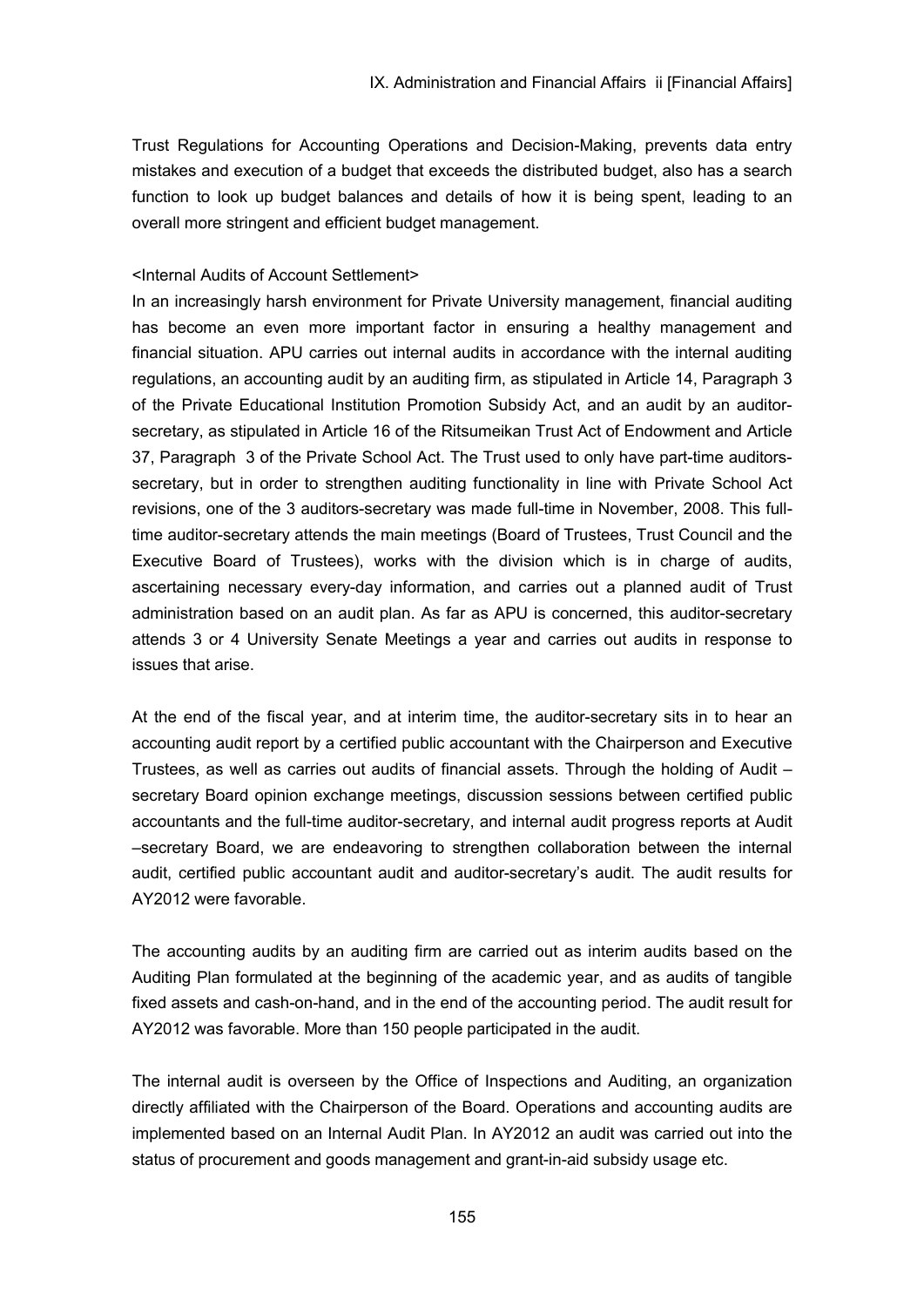### <Systems to Analyze and Verify the Effect of Budget Execution>

With the "Division Budget Proportion", the Division of Finance (Division of Finance / APU University Administration and Student Services for the APU Division Budget) carries out a hearing based on the status of issues for each division, and efforts are made towards a cycle that ties the budget in with budget formulation for the following year. On the premise, APU Division takes a zero-based budgeting as its basic policy, which means no increase is allowed from previous year, thus the Administration Office reviews budget with each office repeatedly based on analysis of account settlement and the policy is positively contributed for APU Division budget making. However, we need to strengthen systems to analyze and verify the effect of budget execution, including the development of methods to verify budget execution outcomes.

#### **2. Self Assessment**

Financial operation is carried out in according with the plans and policies outlined in the "R2020 Plan (first half) Financial Plan and Basic Financial Management Policy". Based on the AY2011 account settlement, the APU Division, after accumulating 400 million yen in special assets for provision for the renewal and replacement of equipment and facilities (incorporated into asset management expenditure), had an income of approximately 600 million yen more than expenditure. This capital is a vital source for APU's scholarship scheme and we plan on continuing to accumulate more capital.

### **[1] Items That Are Showing Results**

#### <1> Increasing Non-Tuition Revenue

The APU Division is moving ahead with academic reforms and we are succeeding in strengthening non-tuition revenue including receiving over 100 million yen in university reform subsidies in AY2012 alone. In addition, the active development of our Global Competency Enhancement Program and other initiatives is resulting in revenue coming in from a variety of different sources.

### <2>Streamlining Administration and Cost Trimming

The APU Division has been actively looking for areas and ways of streamlining administration through either narrowing down or eliminating unnecessary areas all together, including the standardization and intensification of back-up support administration, and outsourcing some areas of administration. Progress in this area was reflected in the AY2012 account settlement with a 15.5% reduction compared to the AY2010 account settlement

#### **[2] Items Requiring Improvement**

<1> Filling Intake Capacity for Graduate School and Transfer Student Numbers and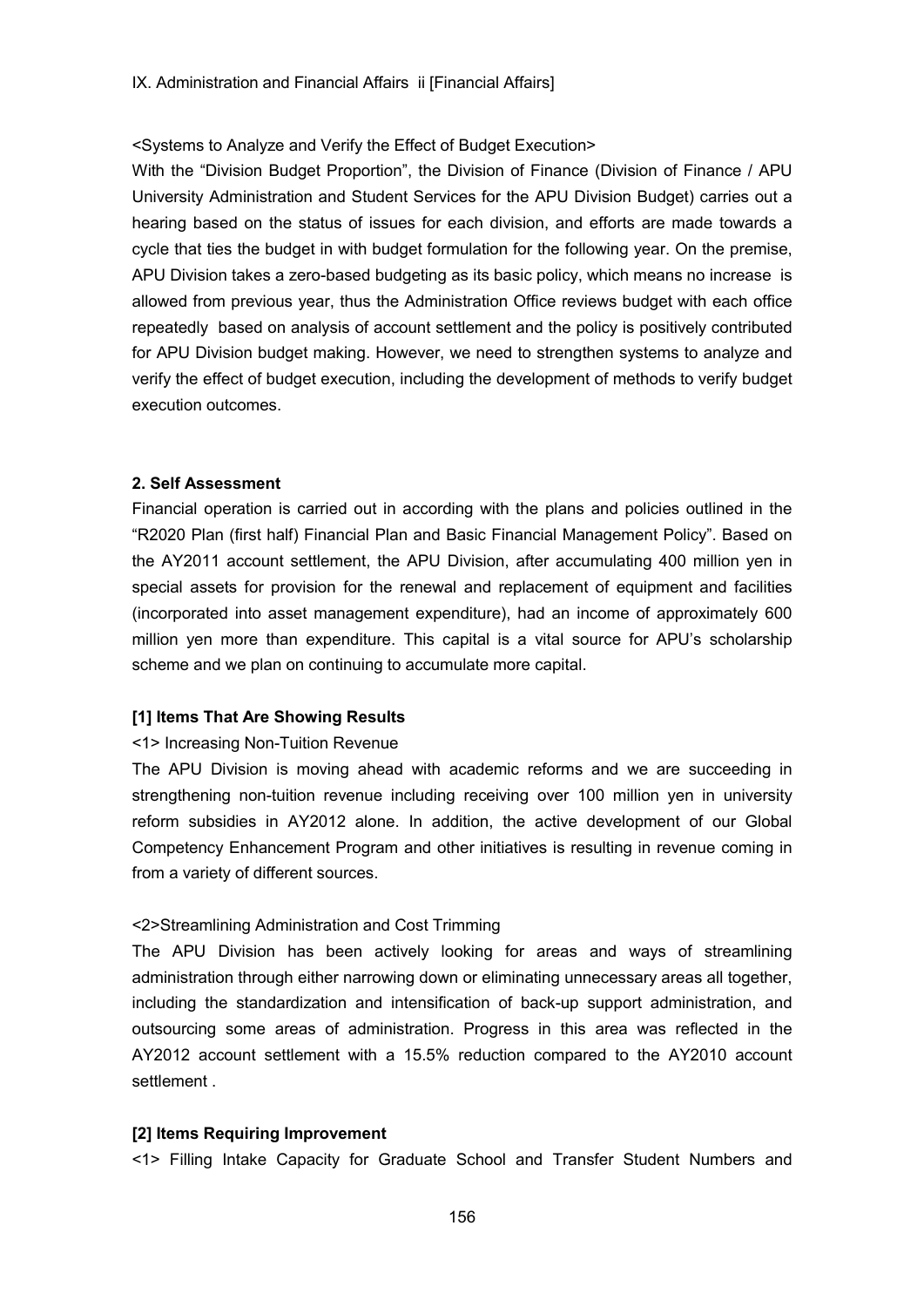## Recovery from Revenue Loss Due to Student Withdrawal

Tuition revenue in AY2012 was approximately 6.8 billion yen, down 270 million yen from AY2011. Currently intake capacities and accommodation capacity are being filled in the colleges, but the same cannot be said for the graduate schools and numbers of places available for transfer students, total of both 83 people. There are also quite a large number of students (approximately 450) who have taken a leave of absence for reasons such as travelling abroad, and this is having an effect on tuition revenue. To ensure adequate revenue from tuition, which is the backbone of university operation, we must improve graduate school and transfer enrollment fill rate.

## **3. Development Policies Towards the Future**

## **[1] Items That Are Showing Results**

### <1> Increasing Non-Tuition Based Revenue

In addition to the subsidy and grant-in-aid revenue, which we have successfully seen increasing, APU is also striving to increase revenue from donations. While the amount of revenue from donations in AY2012 was up 20 million yen from AY2011, we need to work towards getting more individual smaller donations mainly from graduate students, and bolstering the foundation of stable donation revenue.

## <2> Streamlining Administration and Cost Trimming

In addition to continuing to review administrative duties, standardizing and consolidating back-up support administration and promoting outsourcing, we will also work on initiatives to systematically review the administration framework. We will further strengthen systems to analyze and verify the effect of budget enforcement, including improvement of effect verification methods. This streamlining and improving of administrative systems will allow us to cut back expenses from a medium-term perspective.

### **[2] Items Requiring Improvement**

<1> Loss in Income from Withdrawals and Insufficient Numbers in the Graduate School and Transfer Students

We need to ensure that we fill the number of spots for transfer and graduate school students. In addition we must strengthen exchange programs and as a result, reduce students on leave of absences, increase fee-based short-term exchange student numbers, increase GCEP trainees and, through a total grasp of the current student situation, work towards reducing withdrawals and securing tuition revenue.

# **4. Supporting Documents**

9(2)-1 APU AY2012 Grant-in-Aid for Scientific Research Results (2012.6.13 Executive Board of Trustees)